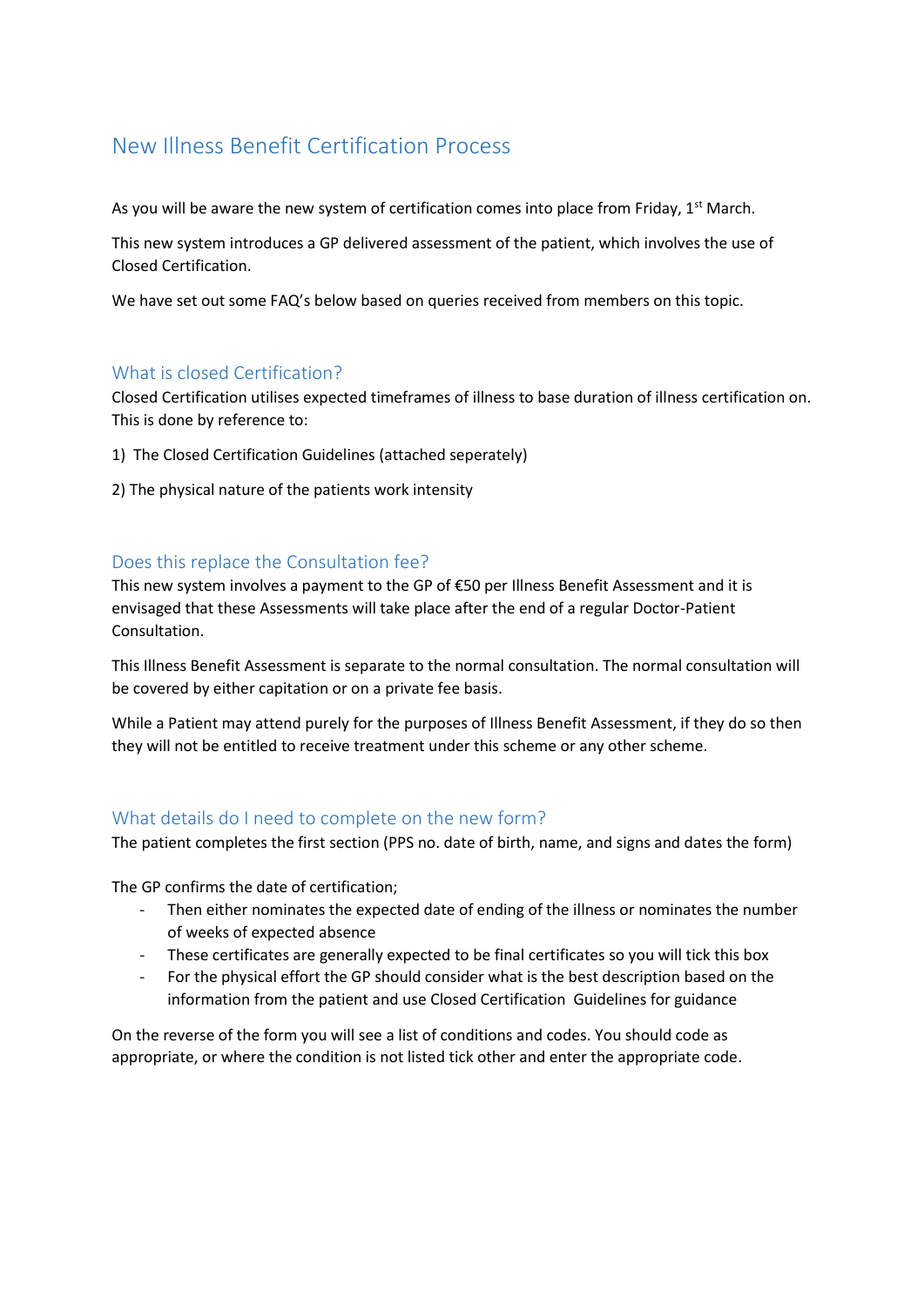#### Is this an occupational assessment?

It is important to state that Illness Benefit Assessments are not Occupational Health Assessments but rather a system of Closed, or defined timeframe, Certification whereby the GP uses their clinical expertise to estimate how long the patient will be out of work for.

As set out above you are required to take into account the nature of the patients work, but this is based on whether the physical effort is light, medium or heavy.

It is, for example, probably that a physical injury may lead to a longer absence for someone involved in manual labour than for somebody involved in office based work.

## Do I need to code for patients?

As set out above, yes you will need to code the condition for patients. The back of the form has a number of conditions listed, but if the appropriate condition is not listed you should tick other and enter the applicable ICD10 code.

## What happens if the patient is not ready to return to work within the timeframe?

Where you have assessed a patient, and they are not fit to return to work within the originally assessed period, then you may reassess them.

You will complete a further certificate in this instance, and you will be paid a reassessment fee of €50 for this.

In a case where a re-assessment for the same condition reoccurs within the first 3 weeks then a further certification period may be given but a €50 fee will not be claimable by the GP.

To give an example, if you assess a patient with an arm injury and consider that they will be out for 6 weeks, and on week 6 they return and they are still not recovered, then you can reassess them for a further period of absence. You will again be paid the assessment fee of €50 for this re-assessment. If you had assessed this patient as being out for 2 weeks and they attended for reassessment after 2 weeks you would not be eligible for this fee.

# What happens where the  $2^{nd}$  certificate is for a separate condition?

In the case where you assessed someone with one condition, for example bronchitis, and they attended with a separate condition within the 3 week period, e.g. a broken arm, then you would be paid for this assessment of the new condition.

## How will reconciliation work?

You will receive a report of all assessments paid for at the end of each quarter in the normal fashion.

Based on the feedback from members the IMO pushed for the forms to be amended to include a counterfoil. If you have not been paid for a completed assessment, you can claim for payment using the counterfoil stub which is kept at the top of the book of forms